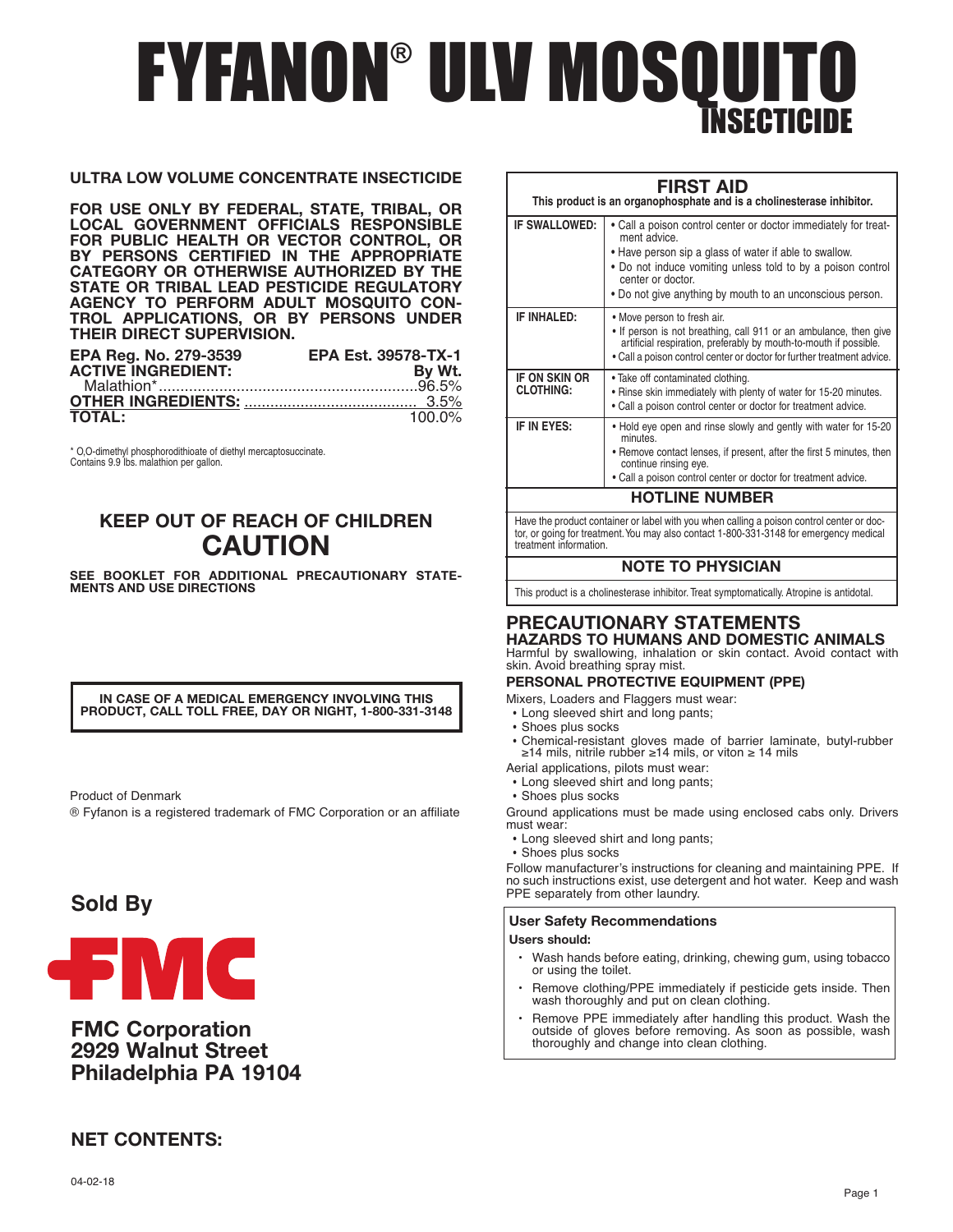### **ENVIRONMENTAL HAZARDS**

This pesticide is toxic to aquatic organisms, including fish and invertebrates. Use care when applying in or to an area which is adjacent to any body of water, and do not apply when weather conditions favor drift from target area. Poorly draining soils and soils with shallow water tables are more prone to produce runoff that contains this product.

When applying as a wide area mosquito adulticide, before making the first application in a season, it is advisable to consult with the state or tribal agency charged with primary responsibility for pesticide regulation to determine if other regulatory requirements exist.

This product is highly toxic to bees exposed to direct treatment on blooming crops or weeds. Do not apply or allow to drift onto blooming crops or weeds while bees are actively visiting the treatment area, except when applications are made to prevent or control a threat to public and/or animal health determined by a state, tribal or local public health or vector control agency on the basis of documented evidence of disease causing agents in vector mosquitoes or the occurrence of mosquito-borne disease in animal or human populations, or if specifically approved by the state or tribe during a natural disaster recovery effort. When applying as a wide area mosquito adulticide, do not apply over bodies of water (lakes, rivers, permanent streams, natural ponds, commercial fish ponds, swamps, marshes or estuaries), except when necessary to target areas where adult mosquitoes are present, and weather conditions will facilitate movement of applied material away from the water in order to minimize incidental deposition into the water body.

Do not discharge effluent containing this product into lakes, streams, ponds, estuaries, oceans, or other waters unless in accordance with the requirements of a National Pollutant Discharge Elimination System (NPDES) permit and the permitting authority has been notified in writing prior to discharge. Do not discharge effluent containing this product to sewer systems without previously notifying the local sewage treatment plant authority. For guidance contact your State Water Board or Regional Office of the EPA.

## **PHYSICAL OR CHEMICAL HAZARDS**

Do not use or store near heat or open flame.

### **STORAGE AND DISPOSAL**

**Do not contaminate water, food or feed by storage and disposal.**

**PESTICIDE STORAGE:** Fyfanon ULV Mosquito should be stored in the original unopened container in a secure, dry place. Do not contaminate with other pesticides or fertilizers. Fyfanon ULV Mosquito should never be heated above 55°C (131°F), and should not be stored for long periods of time at a temperature in excess of 25°C  $(77°F)$ 

**PESTICIDE DISPOSAL:** To avoid wastes, use all material in this container by application according to label directions. If wastes cannot be avoided, offer remaining product to a waste disposal facility or pesticide disposal program (often such programs are run by state or local governments or by industry).

#### **CONTAINER HANDLING:**

**Refillable containers:** Refill this container with pesticide only. Do not reuse this container for any other purpose. Cleaning the container before final disposal is the responsibility of the person disposing of the container. Cleaning before refilling is the responsibility of the refiller. To clean the container before final disposal, empty the remaining contents from this container into application equipment or mix tank. Fill the container about 10 percent full with water. Agitate vigorously or recirculate water with the pump for 2 minutes. Pour or pump rinsate into application equipment or rinsate collection system. Repeat this rinsing procedure two more times.

**Nonrefillable containers (equal to or less than 5 gallons):** Nonrefillable container. Do not reuse or refill this container. Offer for recycling if available. Triple rinse container (or equivalent) promptly after emptying. Triple rinse as follows: Empty the remaining contents into application equipment or a mix tank and drain for 10 seconds after the flow begins to drip. Fill the container ¼ full with water and recap. Shake for 10 seconds. Pour rinsate into application equipment or a mix tank or store rinsate for later use or disposal. Drain for 10 seconds after the flow begins to drip. Repeat this procedure two more times.

**Nonrefillable containers (greater than 5 gallons):** Nonrefillable container. Do not reuse or refill this container. Offer for recycling if available. Triple rinse container (or equivalent) promptly after emptying. Triple rinse as follows: Empty the remaining contents into application equipment or a mix tank. Fill the container ¼ full with water. Replace and tighten closures. Tip container on its side and roll it back and forth, ensuring at least one complete revolution, for 30 seconds. Stand the container on its end and tip it back and forth several times. Turn the container over onto its other end and tip it back and forth several times. Empty the rinsate into application equipment or a mix tank or store rinsate for later use or disposal. Repeat this procedure two more times.

# **DIRECTIONS FOR USE**

It is a violation of Federal law to use this product in a manner inconsistent with its labeling. For use by federal, state, tribal, or local government officials responsible for public health or vector control, or by persons certified in the appropriate category or otherwise authorized by the state or tribal lead pesticide regulatory agency to perform adult mosquito control applications, or by persons under their direct supervision.

### **MOSQUITO CONTROL IN POPULATED AND RURAL AREAS**

### **PRECAUTIONS AND RESTRICTIONS**

Before making the first application in a season, it is advisable to consult with the state or tribal agency with primary responsibility for pesticide regulation to determine if other regulatory requirements exist.

### **RESTRICTIONS**

- Do not apply more than 0.23 lb ai /Acre/day.
- Only treat when mosquitoes are swarming or biting. Do not re-treat a site more than 3 times in any one week. However, more frequent treatments may be made to prevent or control a threat to public and/or animal health determined by a state, tribal or local health or vector control agency on the basis of documented evidence of disease causing agents in vector mosquitoes or the occurrence of mosquito-borne diseases in animal or human populations, or if specifically approved by the state or tribe during a natural disaster effort.
- Apply when wind speed is greater than or equal to 1 mph.
- Do not apply by fixed wing aircraft at height less than 100 feet, or by helicopter at a height less than 75 feet unless specifically approved by the state or tribe based on public health needs.
- Ground applications must be made using enclosed cabs only.

### **PRECAUTIONS**

• **IMPORTANT:** lN AREAS WHERE AUTOMOBILES, TRAILERS, TRUCKS AND PLEASURE BOATS ARE PRESENT, undiluted spray droplets of Fyfanon ULV Mosquito will permanently damage vehicle paint finishes unless the aircraft used for the ultra low volume application meets all of the specifications listed under **AERIAL APPLICA-TION**.

### **AERIAL APPLICATION**

**Adult Mosquitoes on Rangeland, Pasture, and Other Uncultivated Non-Agricultural Areas (Wastelands, Roadsides)**

Apply 1.0 to 3.0 fluid ounces of Fyfanon ULV Mosquito per acre (0.08 to 0.23 lbs AI per acre).

Spray equipment must be adjusted so that the volume median diameter produced is less than 60 microns (Dv 0.5 < 60 um) and that 90% of the spray is contained in droplets smaller than 100 microns (Dv 0.9 < 100 um). The effects of flight speed and, for non-rotary nozzles, nozzle angle on the droplet size spectrum must be considered. Directions from the equipment manufacturer or vendor, pesticide registrant or a test facility using a wind tunnel and laser-based measurement instrument must be used to adjust equipment to produce acceptable droplet size spectra. Application equipment must be tested at least annually to confirm that pressure at the nozzle and nozzle flow rate(s) are properly calibrated. Adult mosquito control over cities, towns, and other areas where automobiles, trailers, trucks, and pleasure boats are present: Apply only when weather conditions are favorable. Wind and rising air currents may cause undesirable spray drift and reduce insect control. See Precautions and Restrictions for additional instructions.

#### **GROUND-BASED APPLICATION**

Spray equipment must be adjusted so that the volume median diameter is less than 30 microns (Dv 0.5 < 30 um) and that 90% of the spray is contained in droplets smaller than 50 microns (Dv 0.9 < 50 um). Directions from the equipment manufacturer or vendor, pesticide registrant or test facility using laser-based measurement instrument must be used to adjust equipment to produce acceptable droplet size spectra. Application equipment must be tested at least annually to confirm that pressure at the nozzle and nozzle flow rate(s) are properly calibrated.

#### **Thermal Aerosols or Fogs**

For control of adult mosquitoes with thermal aerosols or fogs. Apply Fyfanon ULV Mosquito at the rate of 3.9 - 5.2 gallons Fyfanon ULV Mosquito in 100 gallons of finished solution by ground equipment delivering 40 gallons per hour at a vehicle speed of 5 miles per hour to treat a swath width of 300 feet (equivalent to 180 acres per hour). At 3.9 gallons Fyfanon per 100 gallons of finished solution this is equivalent to 0.08 lbs active/acre. At 5.2 gallons per 100 gallons of finished solution, this is equivalent to 0.11 lbs active/acre.<br>\*There is a great variation in the chemical composition of fuel oils which may be

\*There is a great variation in the chemical composition of fuel oils which may be<br>used as thermal fog solvents. These differences may cause sludge and/or affect<br>the solubility of the Fyfanon ULV Mosquito.

#### **Nonthermal Aerosols**

Adult Mosquito Control - Control of adult mosquitoes over a 300-foot swath can be obtained with nonthermal aerosols of Fyfanon ULV Mosquito using the following rates at the indicated vehicle speeds: